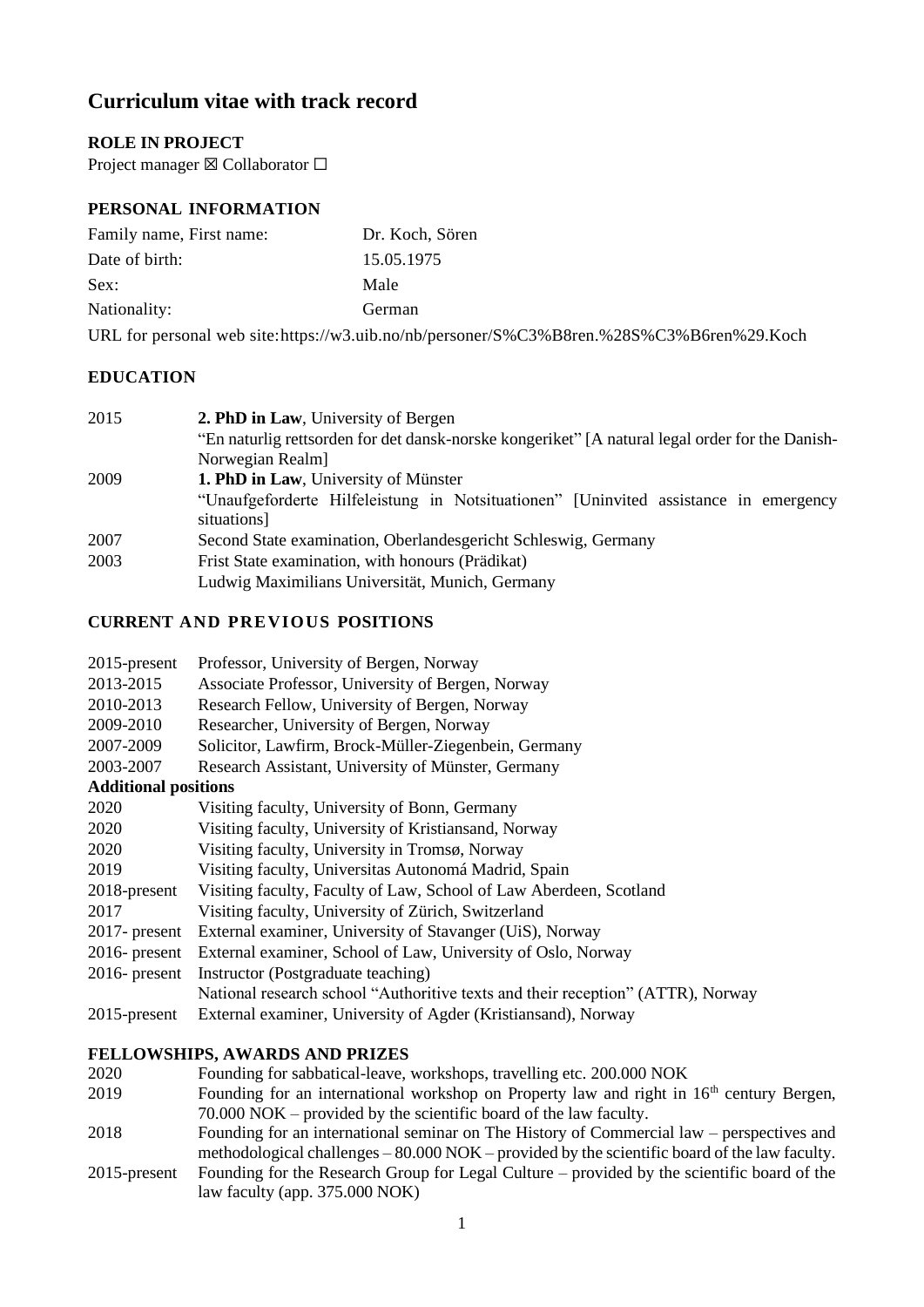- 2013 Research committee University of Bergen, Publication founding for an edited book, "Nordic and Germanic legal methods", 3,855, 35  $\epsilon$
- 2012 E.ON Ruhrgas Foundation Support of an international workshop in Bergen, 53.754,50 NOK
- 2012 Research-fellowship at the Max-Planck-Institute for European Legal History in Frankfurt am Main, for a four-month research stay,  $\epsilon$  1,875
- 2011-present Individual travel expense grands, in total 190.172 NOK from Meltzer-Foundation, Bergen Norway

#### **SUPERVISION OF GRADUATE STUDENTS AND RESEARCH FELLOWS**

2015-present Mentor for 3 PhD students; supervisor of several 16 Masters Students School of Law, University of Bergen, Norway

### **TEACHING ACTIVITIES (if applicable)**

- 2020 Teacher, postgraduate course JUS 397 Research line University of Bergen, Norway. 2020 Teacher, honours course (European Legal History), Universität Bonn, Germany. 2020 Teacher, undergraduate course (Comparative Law), Universitet i Tromsø, Norway 2019 Teacher, honours course (Comparative Law), Universitas Autonomá Madrid (UAM), Spain. 2018- present Teacher, honours course (European Legal History) and ordinary undergraduate course (Introduction to Comparative law), (LLM-course) Dissertation Management, School of Law, University of Aberdeen (UK), 2017 Teacher, masters course (European Legal History), University of Zurich, Switzerland 2014- present Teacher and course leader, undergraduate course 'Rettshistorie og Komparativ Rett', JUS 134; Exploring the Norwegian legal culture, JUS 290-2-A University of Bergen, Norway 2015-present Teacher and course-team leader of: 4 courses (Comparing legal Cultures in Europe JUS 290-2-A; Common law and Civil law
	- traditions in Mixed legal systems of England and Scotland; Legal history, legal culture, comparative law JUS 134; Legal history, legal culture, comparative law, China JUS 134 Kina;)

## **ORGANISATION OF SCIENTIFIC MEETINGS & CONFERENCES**

- 2020 Organiser, International Workshop on Legal History Textbooks, 14 participants, Bergen
- 2019 Co-Organiser, International Conference, sponsored by the Research Group of Legal Culture and the Institute for Modern History, on Property Rights and Conceptions, 50 participants.
- 2018 Organiser, International Conference research group of legal cultures, History of the law of economics, August 2018, Bergen, Norway, more than 20 delegates
- 2017 Organiser, International Workshop, Dynamics of Compilation, 10 delegates, Bergen Norway
- 2015 Co-Organiser, International Workshop, Germanic and Nordic legal methods III, University of Agder, Norway 15 delegates
- 2013 Co-Organiser, International Workshop, Germanic and Nordic legal methods II, Bergen, Norway, 15 delegates
- 2011 Co-Organiser, International Workshop, Germanic and Nordic legal methods, Bergen, Norway, 15 delegates,

# **INSTITUTIONAL RESPONSIBILITIES**

**Current roles**

- 2019-present Board-member of the Norwegian 'Kildeskriftkommisjon', National Archives of Norway, Oslo 2019 Evaluator for the professorship of "Globalisierung und Rechtspluralismus" University of Wien 2018-present Member of the research group of Religion and Literature, UiB
- 2018-present Member of the University Library Board, UiB
- 2018-present Member of the Scientific Board, Law Faculty UiB
- 2017-present Main-contributor, Learning and Teaching program (TaLiDa), University of Bergen, Norway
- 2017-present Member of the Forum-1700 research group
- 2016- present Co-leader of the research-group on Legal Culture, Legal History and Comparative Law, since 2019 head of this research group.
- 2016- present Instructor at the national research school ATTR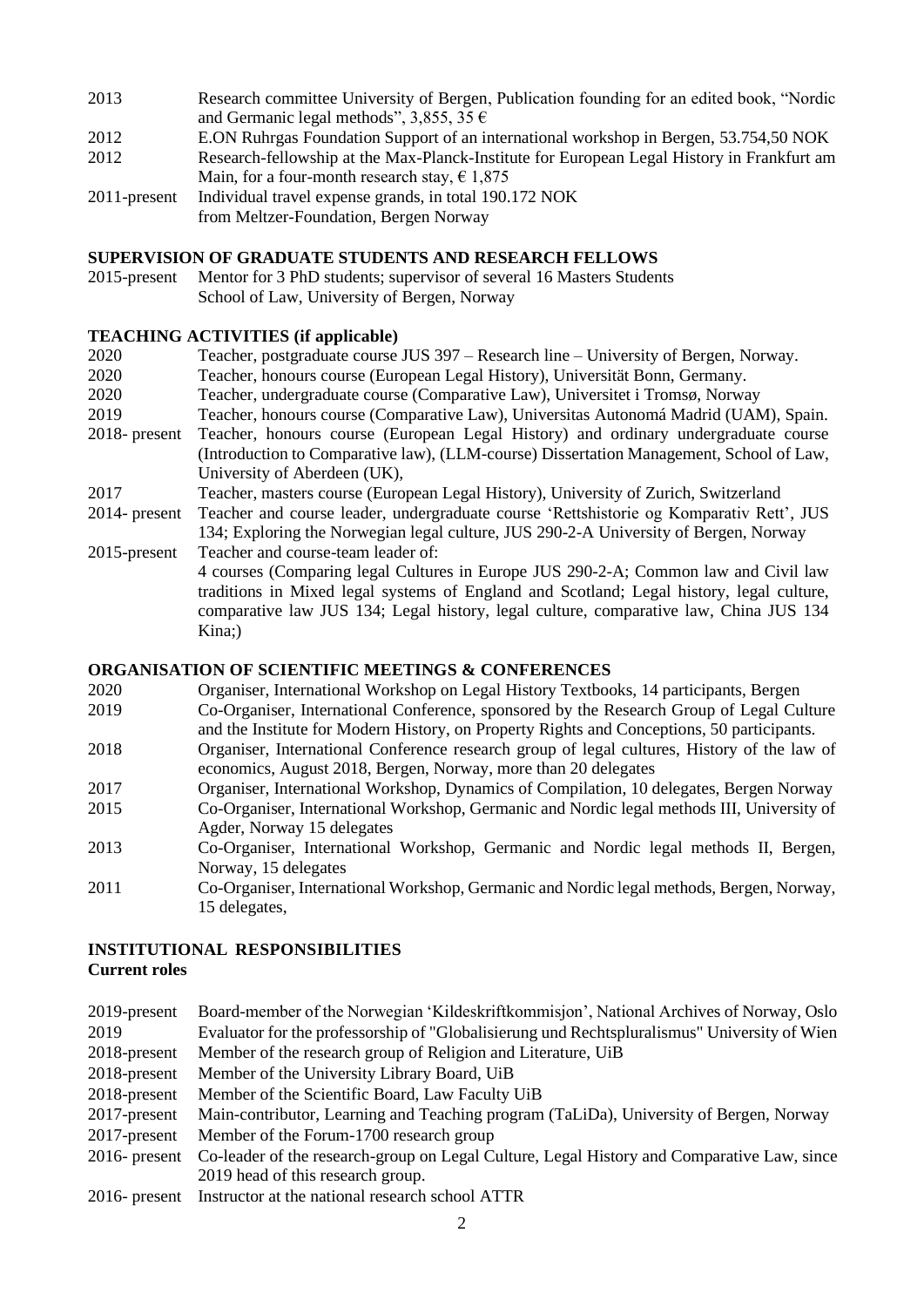2016- present Member of the board of the RCN funded Holberg Skrifter Project in Bergen

## **MAJOR COLLABORATIONS**

2010-2017 Holbergs skrifter, Project financed by Augustinus Fonden – Fritt Ord – Kulturministeriet – Kulturrådet – Meltzerfondet – Sparebanken Vest – Statens Kunstråds Litteraturudvalg – Universitetet i Bergen, 28.000.000 NOK, payed part of the fellowship at the law-faculty.

### **TRACK RECORD: PUBLICATIONS**

Total: 4 monographies, 2 edited volume of collected papers, 27 articles/book chapters, 5 reviews **Monographies:** 

- 2020 Koch Sören, The Norwegian Legal System and Culture in a nutshell, Gyldendal (app. 200 pages)
- 2015 Koch, Sören. En naturlig rettsorden for det dansk-norske kongeriket En rettshistorisk analyse av Ludvig Holbergs lærebok i natur- og folkerett. 498 sider. ISBN: 978-82-308-3491-6.
- 2011 Koch, Sören. Unaufgeforderte Hilfeleistung in Notsituationen, eine rechtshistorische und rechtsvergleichende Studie zu den zivilrechtlichen Aspekten der Nothilfe mit besonderer Berücksichtigung des Rechts der Geschäftsführung ohne Auftrag. Peter Lang Publishing Group. p. 412 sider. ISBN: 978-3-631-63007-5.
- 2011 Koch, Sören. Der Ersatz frustrierter Aufwendungen im norwegischen Recht. Peter Lang Publishing Group. 164 p. ISBN: 978-3-631-61733-5.

#### **Edited volumes of collected papers:**

- 2020 Koch, Sören; Jørn Øyrehagen Sunde (eds) Comparing Legal Cultures Revised and expanded 2<sup>nd</sup> edition Fagbogforlag (forthcoming), app. 780 pages. ISBN: 978-82-450-2091-6.
- 2017 Koch, Sören; Skodvin, Knut Einar; Sunde, Jørn Øyrehagen (eds). Comparing Legal Cultures. Fagbokforlaget. 358 pages. ISBN: 978-82-450-2091-5
- 2014 Koch, Sören; Helland, Ingvill (ed). Nordic and Germanic Legal Methods. Mohr Siebeck. 461 pages. ISBN: 978-3-16-153062-3.

#### **Articles in scientific journals and volumes of collected papers:**

- 2020 Koch, Sören, "Legal Compilation in early modern Denmark and Norway", in Kjell Åke Modéer (ed.), *Legal History: Reflecting the Past and the Present*, Olin Foundation (Forthcoming), 17 p.
- 2020 Koch, Sören, Grotius' Impact on the Scandinavian Theory of Contract Law, Grotiania 41(2020) 59- 87 (Brill) doi:10.1163/18760759-04101004
- 2020 Koch, Sören, Marius Mikkel Kjølstad, Jørn Øyrehagen Sunde, "The Norwegian Legal Culture", in S. Koch et al. (eds), *Comparing Legal Cultures*, Fagbokforlag, p. 99-136. ISBN: 978-82-450-2091-6.
- 2020 Koch, Sören, "The Outset, learning to sail the ocean of legal cultures" in S. Koch et al. (eds), *Comparing Legal Cultures*, Fagbokforlag, p. 14-19. ISBN: 978-82-450-2091-6.
- 2020 Koch, Sören, "Legal Culture and Comparative Law, " in S. Koch et al. (eds), *Comparing Legal Cultures*, Fagbokforlag, p. 38-66. ISBN: 978-82-450-2091-6.
- 2020 Koch, Sören, "From Mapping to Navigation A COMPASS-formula for conducting Comparative Analysis" in S. Koch et al. (eds), *Comparing Legal Cultures*, Fagbokforlag, p. 67-94.
- 2020 Koch, Sören, "Sailing Analysing the Ideals of Justice in Germany, England and Norway", in S. Koch et al. (eds), *Comparing Legal Cultures*, Fagbokforlag, 707-724.
- 2020 Koch, Sören, Anna Klimazewska and Anna Machnikowska"Introduction to the Legal Culture of Poland, in S. Koch et al. (eds), *Comparing Legal Cultures*, Fagbokforlag, pp. 659-703.
- 2020 Koch, Sören and Kristjan Mejrup," Enlightenment An Introduction", in Kjell Åke Modeer and John Witte, *Law and The Christian Tradition in Scandinavia. The Writings of Great Nordic Jurists*, Routledge, (Oct. 9th) 23 p. ISBN 9780367858247
- 2020 Koch, Sören, "Ludvig Holberg", in Kjell Åke Modeer and John Witte, *Law and The Christian Tradition in Scandinavia. The Writings of Great Nordic Jurists*, Routledge, (Oct. 9th) 23 p. ISBN 9780367858247
- 2020 Koch, Sören, "Konfliktlösung in West-Skandinavien." In: D. Mayenburg et al. (eds), *Handbuch zur Geschichte der Konfliktlösung in Europa*, Springer (forthcoming).
- 2019 Koch, Sören, "Frederic Carpenter Ljungqvist, Lagfäst Kungamakt under Högmedeltiden – en komparativ internordisk studie", in Tidsskrift for Rettsvitenskap, Vol. 132/1 2019 p. 78-83; DOI: 10.18261/issn.1504-3096-2019-01-05.